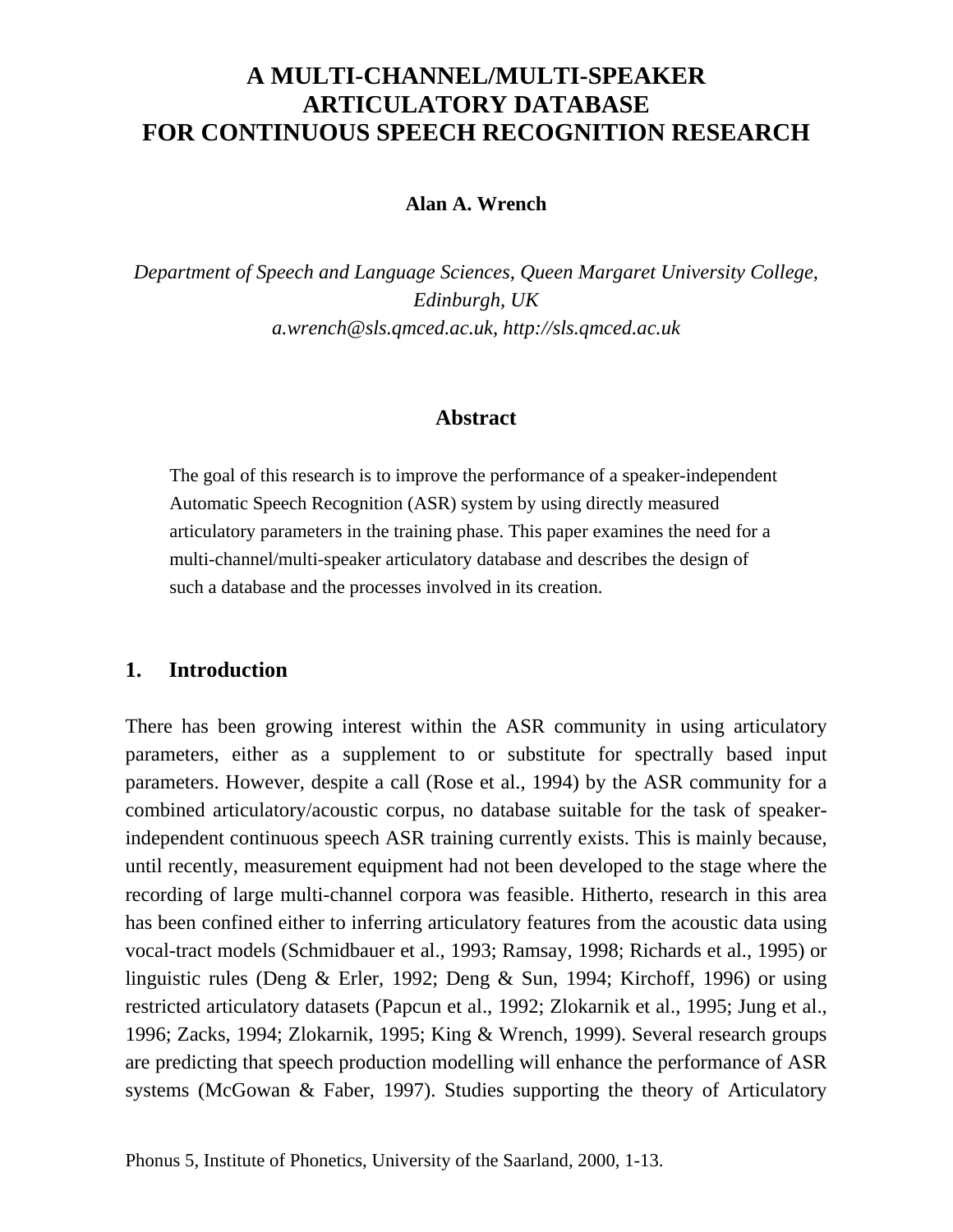Phonology (Jung et al., 1996) suggest that variation in the extent and timing of articulatory gestures can account for many segmental deletions and assimilations commonly encountered in casual speech. This provides a theoretical basis for supposing that articulatory parameters could prove to be more robust to inter- and intra-speaker variability.

#### **1.1.** *ASR based on directly measured articulatory data*

So far, the majority of attempts to develop articulatory feature based models for ASR have been implemented using acoustic data with feature values derived from linguistic rules. By comparison, there have been fewer experiments using small amounts of directly measured articulatory data (summarised in Table 1). Papcun et al. (1992), whose work is based on the Articulatory Phonology theory of Browman and Goldstein (1992), were the pioneers in this area of research. They used x-ray microbeam data to train a very small scale ASR system. The task of the system, based on a neural net, was to identify articulations of English stop consonants. Separate 2 hidden-layer perceptrons were trained to model the movement of the lower lip, tongue tip and tongue dorsum using 25 frames (~200ms) of bark scaled FFT bins. They reported gesture recognition scores, stopping short of providing phone identification scores.

None of the published tasks have been very realistic, with the most difficult task being speaker-dependent isolated syllable recognition. Zlokarnik (1995) used an HMM-based speech recognition system that made use of simultaneously recorded acoustic and articulatory data, gathered by means of Electromagnetic Articulography (EMA). The data described the movement of small coils fixed to the speakers' tongue and jaw during the production of German  $V_1CV_2$  sequences. The coordinates of the coil positions, their first derivatives, mel cepstra and acoustic energy were weighted according to their ability to discriminate between phonemes and concatenated in various combinations to form acoustic/articulatory feature vectors. These acoustic and articulatory feature vectors were evaluated for two subjects (one male and one female) on a speaker-independent isolated word recognition task. When the articulatory measurements were used as input on their own, the word error rate increased by a relative percentage of 300%. The recognition rate dropped from 85.8% using the acoustic input to 56.7% using the coil positions and their first derivatives. However, the discriminant power of the combined representation was capable of reducing the error rate of comparable acoustic-based HMMs by a relative percentage of more than 60%. The recognition rate rose from 85.8% using the acoustic input to 94.8%.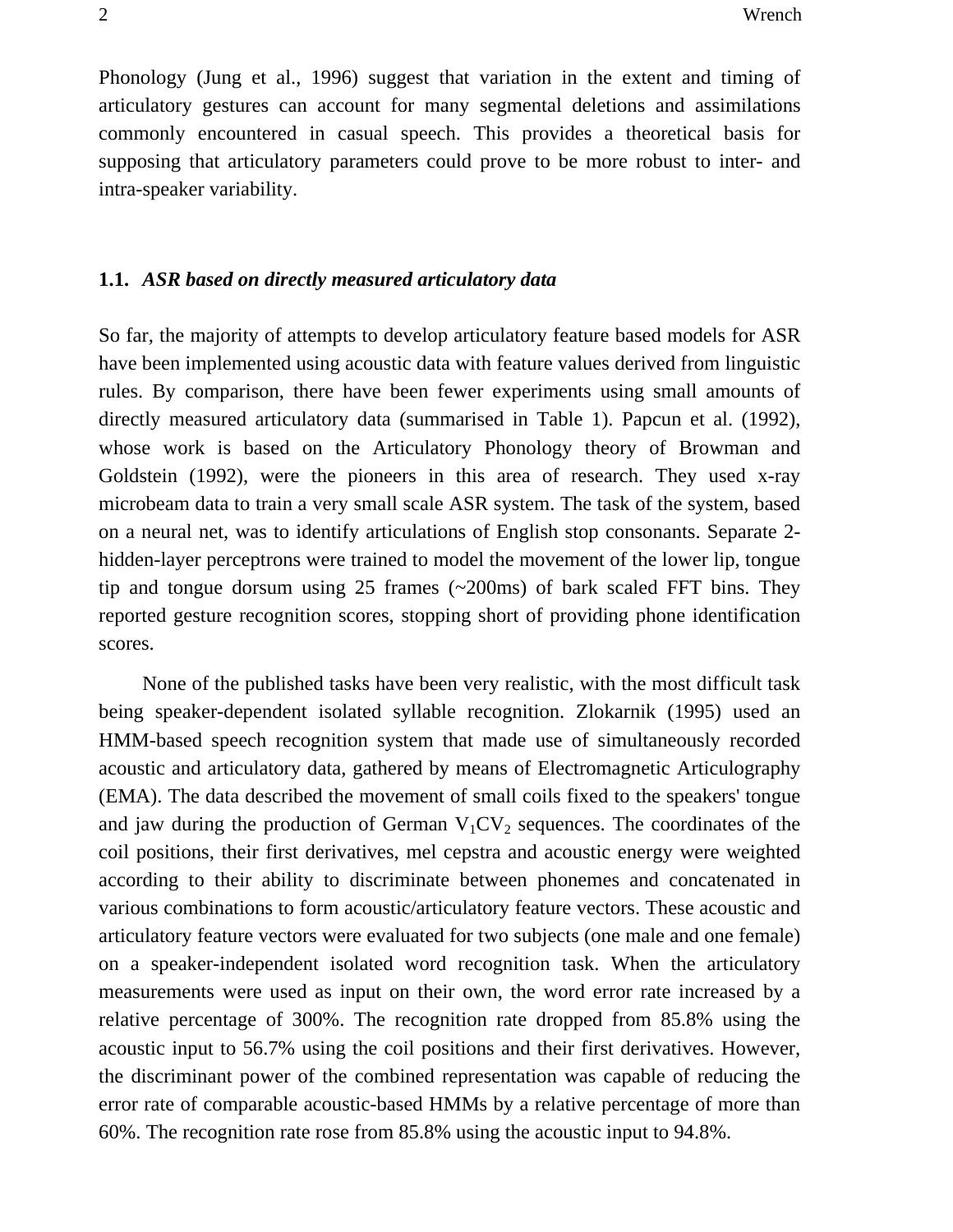Soquet et al. (1999) used a larger corpus (1536 CVCVs vs. 165 VCV's), but did not measure tongue movement data, relying instead on 3 EPG contact coefficients (anterior, posterior and central). The Movetrack articulography system provided upper lip, lower lip and jaw movement data and this was supplemented with air pressure measured within the oral cavity. The articulatory data performed poorly on its own (36.8%), but when combined with the acoustic data the word recognition rate rose from 44.6% to 83%.

These results provide a basis for optimism. However, the recognition tasks are simple and the baseline system performances are not state-of-the-art. It is well understood that the better the baseline recogniser performance, the harder it is to make gains. Speaker independent recognition and continuous speech recognition using directly measured data remain to be seriously tested. In the project introduced in this paper, we hope to extend the promising work of Zlokarnik. Firstly, by creating a database with the additional articulatory information provided by an Electropalatograph (EPG), Laryngograph and EMA. Secondly, by using a corpus which represents English read speech, incorporating a broad coverage of coarticulation in sentence structures. Thirdly, by using a baseline speaker independent continuous speech recognition system tuned to provide state-of-the-art before comparisons between acoustic and articulatory feature vectors are made.

#### **1.1.1.** *Acoustic to articulatory mapping*

As well as recognition experiments, there have also been some studies focussing on the estimation of articulatory data from acoustic data (Zacks & Thomas, 1994; Hogden et al., 1996; Roweis, 1997; Richmond, 1999). This process forms an essential step towards a practical ASR system based on articulatory data. To date these experiments have been single speaker experiments. With the exception of Zachs & Thomas and Zlokarnik, who tested estimated articulatory data as input to an ASR system, the acoustic-to-articulatory results are assessed by measurement of r.m.s error and Pearson product-moment correlations making it difficult to evaluate their efficacy as input to an ASR system.

In Zlokarnik's experiment, the articulatory movements during the testing phase were estimated using a multilayer perceptron that performed an acoustic-toarticulatory mapping. Under these more realistic conditions, when articulatory measurements are only available during the training phase, the error rate could be reduced by a relative percentage of 18 to 25% (cf. 60% with directly measured data).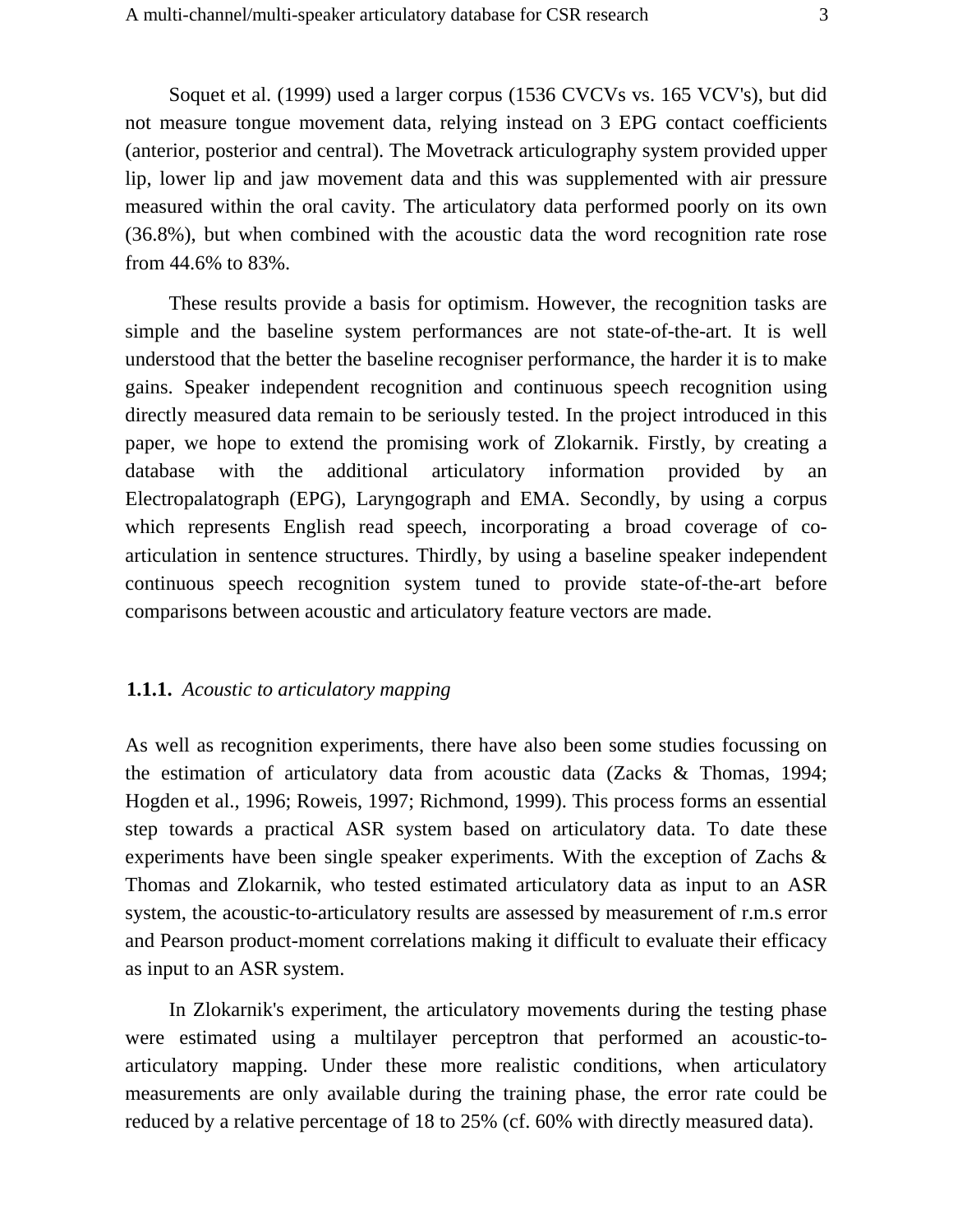| Score              | correctly identified<br>correctly identified<br>on test a) and b)<br>68/90 gestures<br>85/90 gestures<br>on test c) | identification using<br>articulatory data<br>39/45 correct<br>estimates of | rate using filterbank<br>85.8% word error<br>articulatory data<br>articulatory data<br>$C_1$ 100% V 96%<br>89% adding an<br>filterbank data<br>94.8% adding<br>derived from<br>estimate of<br>$C_2 82%$                                           |                                                                                                                                                                            |
|--------------------|---------------------------------------------------------------------------------------------------------------------|----------------------------------------------------------------------------|---------------------------------------------------------------------------------------------------------------------------------------------------------------------------------------------------------------------------------------------------|----------------------------------------------------------------------------------------------------------------------------------------------------------------------------|
| Evaluation         | Handsegmented<br>identification<br>gesture                                                                          | identification<br>Vowel                                                    | dependent task<br>isolated word<br>recognition<br>Speaker-                                                                                                                                                                                        |                                                                                                                                                                            |
| dataset<br>Total   | per speaker<br>utterances<br>Total 18                                                                               | per speaker<br>utterances<br>Total 15                                      | per speaker<br>utterances<br>Total 330<br>(3 <sub>min</sub> )<br>each)                                                                                                                                                                            |                                                                                                                                                                            |
| Spkrs Test / Train | utterance b) one<br>speaker c) one<br>Jack-knife test<br>data a) one<br>consonant                                   | data on 1 speaker<br>Jack-knife test                                       | repetition. Test on<br>Train on one<br>the other.                                                                                                                                                                                                 |                                                                                                                                                                            |
|                    | 3                                                                                                                   | 3                                                                          | $\mathbf{C}$                                                                                                                                                                                                                                      |                                                                                                                                                                            |
| Stimuli            | CaCaCaCaCa for<br>schwa sequences<br>$/p$ , t, k, b, d, g/<br>six consonant                                         | 'caid', 'cod', 'code',<br>'cooed' repeated 3<br>5 words 'keyed',<br>times  | 165 nonsense words<br>1,m,n,v,f,s,sh,h'<br>sage bV <sub>1</sub> CV <sub>2</sub> bitte"<br>where $V \in \langle a,i,u,y \rangle$<br>in the form $V_1CV_2$<br>carrier phrase "Ich<br>$C \in /b, g, d, p, k, t$ ,<br>embedded in a<br>repeated twice | ul = upper lip, ll = lower lip, li = lower incisor, tt = tongue tip, tb = tongue blade,<br>$\tan$ = tongue middle (spaced between blade and dorsum), $td$ = tongue dorsum. |
| Measure-<br>ment   | microbeam<br>for tt, td,<br>$X$ -ray<br>$\stackrel{*}{=}$                                                           | microbeam<br>for tt, tb,<br>$td, ll^*$<br>$X$ -ray                         | estimate of<br>on acoustic<br>$\mathbf{li}, \mathbf{ll}, \mathbf{tt}, \mathbf{tb},$<br>data based<br>the above<br>EMA for<br>Carstens<br>Also an<br>input.<br>$\tilde{D}^*$                                                                       |                                                                                                                                                                            |
| <b>Authors</b>     | al. (1992)<br>Papcun et                                                                                             | al. (1994)<br>Zacks et                                                     | Zlokarnik<br>(1993,<br>1994)                                                                                                                                                                                                                      |                                                                                                                                                                            |

| Table 1. Summary of ASR experiments using directly measured articulatory data |  |  |  |
|-------------------------------------------------------------------------------|--|--|--|
|                                                                               |  |  |  |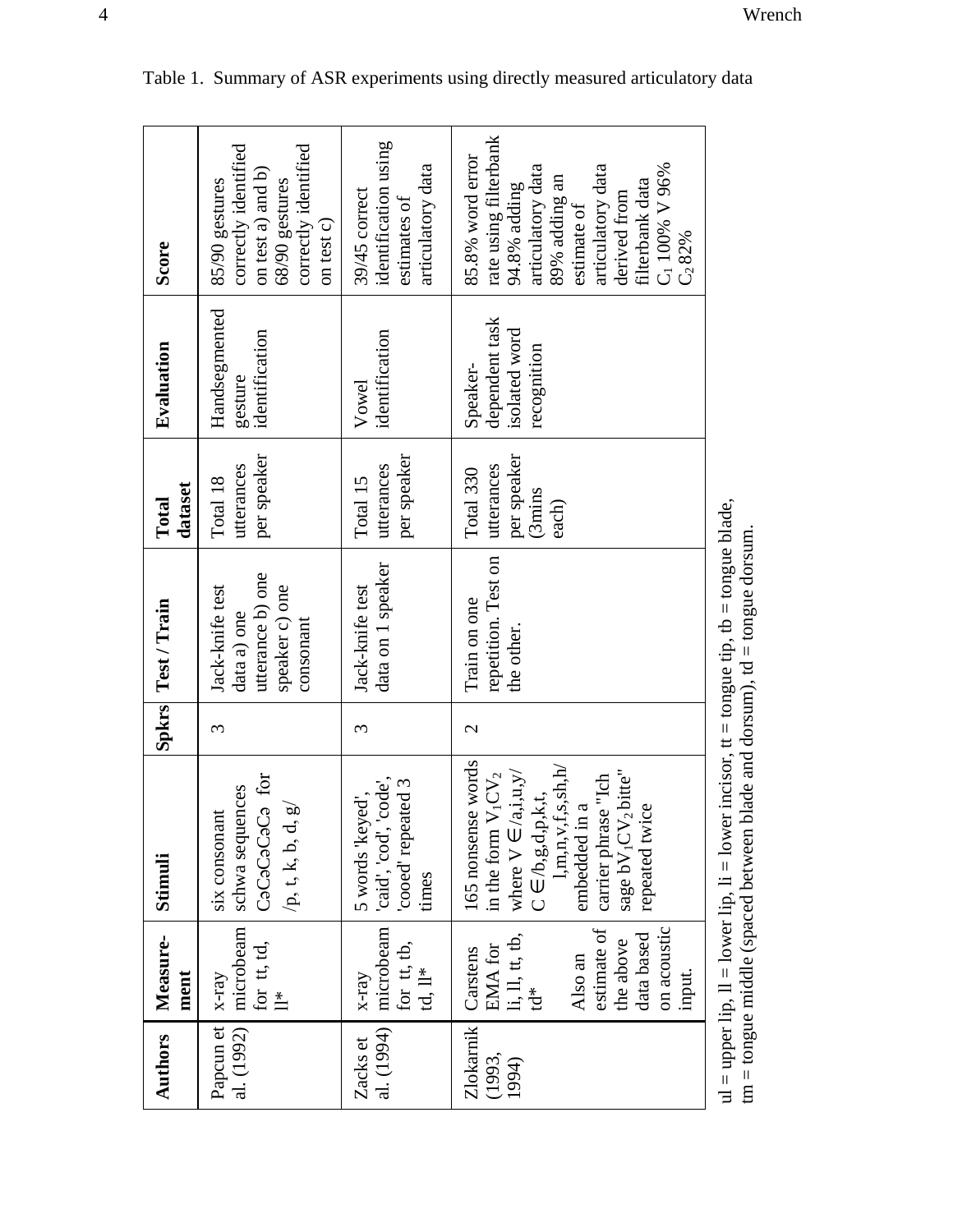| <b>Authors</b>                 | Measure-<br>ment                                                                                                       | Stimuli                                                                                                                                                                                                                                                           | Spkrs Test / Train                                                                                                                                                       | dataset<br>Total               | Evaluation                                                                                               | Score                                                                                                |
|--------------------------------|------------------------------------------------------------------------------------------------------------------------|-------------------------------------------------------------------------------------------------------------------------------------------------------------------------------------------------------------------------------------------------------------------|--------------------------------------------------------------------------------------------------------------------------------------------------------------------------|--------------------------------|----------------------------------------------------------------------------------------------------------|------------------------------------------------------------------------------------------------------|
| Jung et al.<br>(1996)          | microbeam<br>for ul, ll, tt,<br>and EGG<br>$tb,tm,td*$<br>$x-ray$                                                      | where $V \in \langle a, i, u, \mathcal{X}, \exists \rangle$<br>Embedded in "Say a<br>nonsense words in<br>word1 of a word2<br>the form CVC<br>$C\in\!/\!b,g,d,p,k,t\!/$<br>330 confusable<br>$\frac{a \text{gain}''}{a}$                                          | the remaining $390 (840 \text{ words})$<br>CVCs to test and<br>remainder to test<br>Stage 2 used 25<br>of the 50 CVCs<br>Stage 1 used 50<br>to train and the<br>to train | utterances<br>Total 420        | segmented Phone   C <sub>1</sub> 100%<br>Stage 1: Gesture<br>Stage 2: Hand<br>recognition<br>recognition | Gesture recognition<br>not directly<br>evaluated<br>$C_2 82%$<br>V 96%                               |
| al. (1999)<br>Soquet et        | coefficients<br>Movetrack<br>for ul, ll,*<br>posterior<br>and central<br>$\&$ pressure<br>and chin<br>anterior,<br>EPG | $\label{eq:2} \langle f/f, \langle s/ \sqrt{g} / \sqrt{g} / \sqrt{g} / \sqrt{g} \rangle,$<br>1536 C1V1C2V2<br>nonsense words<br>$C \in /p, t, k, b, d, g'$<br>$V \in \langle a,i,e,o,u,y \rangle$<br>$\langle m\rangle,\!n\rangle,\!j\rangle,\!j\rangle$<br>where | diphonemically<br>Jack-knife in 4<br>balanced sets                                                                                                                       | utterances<br>Total of<br>1536 | dependent word<br>recognition<br>Speaker-                                                                | Acoustic only 44.6%<br>Articulatory 83%<br>Articulatory only<br>Acoustic plus<br>on test c)<br>36.8% |
| King et al. Carstens<br>(1999) | <b>EMA</b> for<br>ul, ll, li, tt,<br>$tb,td*$                                                                          | of 16 isolated words<br>in the form CVC<br>Up to 16 repetitions<br>where $V \in \langle a,i,e,o \rangle$<br>$C \in /d, p/$                                                                                                                                        | the remainder for<br>for training and<br>selected words<br>184 randomly<br>testing                                                                                       | Total of 248<br>utterances     | isolated word<br>recognition<br>dependent<br>Speaker<br>(CVC)                                            | Improved from 66%<br>for LPC coefficient<br>articulatory input<br>input to 89% for                   |
|                                | $tm = tom$ gue middle (spaced between)                                                                                 | ul = upper lip, $ll$ = lower lip, $li$ = lower incisor, $tt$ = tongue tip, $tb$ = tongue blade,                                                                                                                                                                   | blade and dorsum), $td = tongue$ dorsum.                                                                                                                                 |                                |                                                                                                          |                                                                                                      |

Table 1 (cont.). Summary of ASR experiments using directly measured articulatory data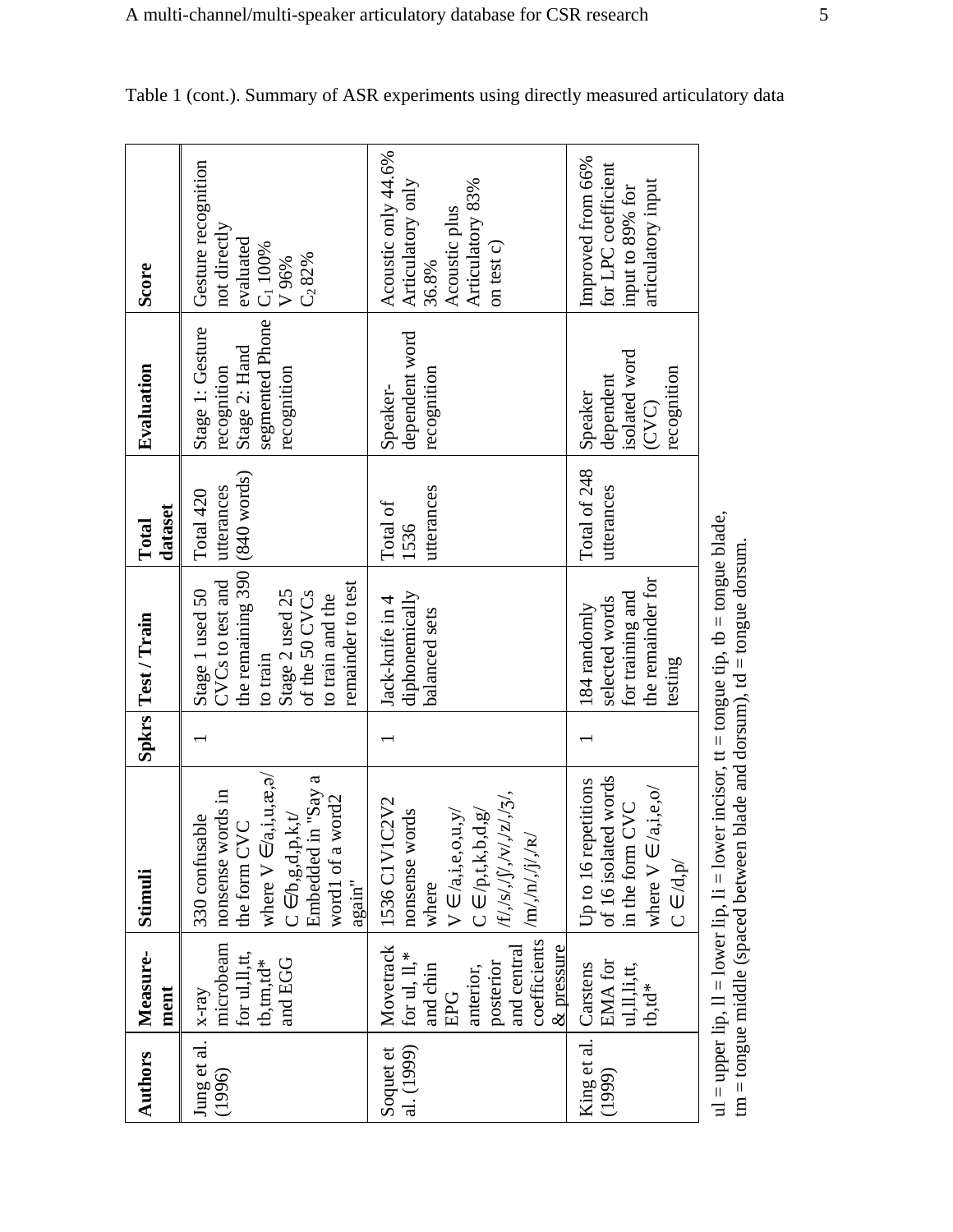### **2. Articulatory Database**

#### **2.1.** *Background*

Directly measured multi-channel articulatory data in large enough quantities to train speaker-independent ASR systems is rare due to the difficulty of keeping sensors attached to the tongue and soft palate and the cost of purchasing and running the measurement instrumentation. Lack of a database has severely restricted the nature of the research in this area to date. The only large database with tongue movement data which has been made available for continuous speech recognition experiments is the Wisconsin x-ray microbeam database, which consists of 60+ speaker datasets. Each dataset contains a set of tasks including: two prose passages (13%); counting and digit sequences (6%); oral motor tasks (8%); citation words, near-words, sounds and sound sequences (33%) and sentences (40%). The sentences consist of 21 TIMIT sentences and 19 other sentences with varying numbers of repetitions. This is not enough continuous speech data to perform ASR training on a comparable basis to state-of-theart ASR systems.

#### **2.2.** *Edinburgh Speech Production Recording Facility*

In 1995 a speech production facility was set up in Edinburgh with one of the main goals being the recording of a large multi-channel multi-speaker articulatory database. The facility consists of a purpose-built sound damped studio and control room with a Carstens AG100 Electomagnetic Articulograph system, a Laryngograph, an Electropalatograph (EPG) and a microphone. The Laryngograph and microphone signals are recorded as two channels directly onto computer through a Soundblaster card installed in a PC. Another two PC's are used to record the EMA and EPG data directly. The three systems are synchronised using serial port communication combined with signal post-processing. The time available in a given session is limited at about 2.5 hours due to EMA sensors becoming detached. In this time it is possible to record up to 460 sentences.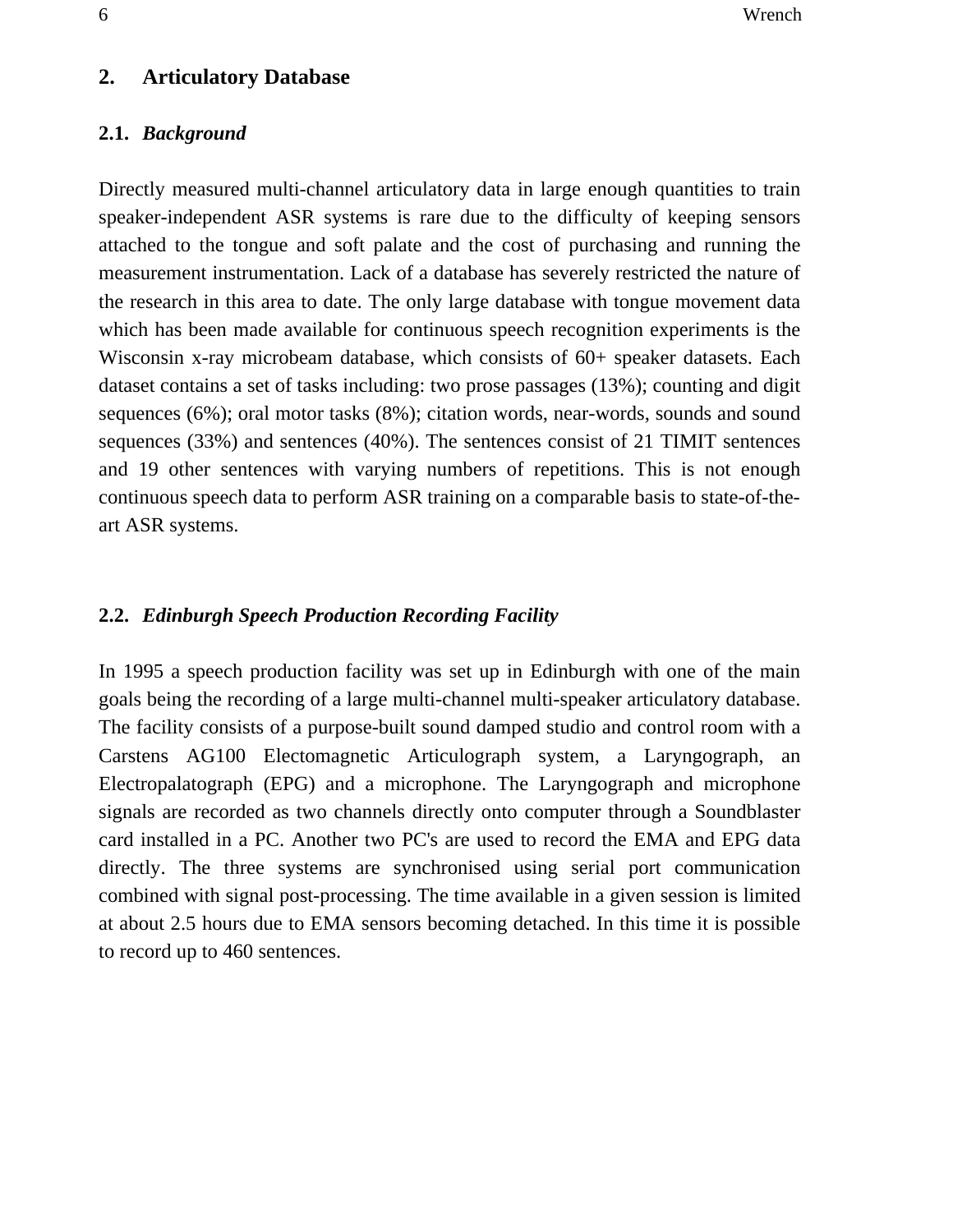The MOCHA (Multi-CHannel Articulatory) database is evolving to provide a resource for training speaker-independent continuous ASR systems. The planned dataset includes 40 speakers of English each reading 460 TIMIT sentences (British version). The articulatory channels include EMA sensors directly attached to the upper and lower lips, lower incisor (jaw), tongue tip (5-10mm from the tip), tongue blade (approximately 2-3cm posterior to the tongue tip sensor), tongue dorsum (approximately 2-3cm posterior to the tongue blade sensor) and soft palate. The Laryngograph measures changes in the contact area of the vocal folds, providing pitch and voiced/voiceless information. EPG provides tongue-palate contact data at 62 normalised positions on the hard palate, defined by landmarks on the maxilla. EPG includes lateral tongue contact information which is missing from the EMA data.

#### **2.3.1.** *Recording setup*

The recording facility consists of a sound-damped studio and adjacent control room. The recording engineer initiates recording by a single key press on the EMA PC. The recording software then sends a serial port signal to start the acoustic/laryngograph recording on a second PC. Once the acoustic recording is initiated a confirmation signal is sent back to the recording software which then generates a 1kHz 20ms tone in the recording studio before sending a serial port signal to start the EPG recording on a third PC and then starting the EMA recording. The acoustic data is recorded using an Audio-technica ATM10a microphone placed approximately 40cm in front of the speaker. Both the laryngographic and acoustic signals are recorded directly onto a 16bit Soundblaster card at 16kHz. The EPG is recorded at 200Hz and the EMA at 500Hz.

#### **2.3.2.** *Post-processing*

Post processing is carried out to synchronise the channels and correct for EMA head movement. In order to synchronise the acoustic signal with the EMA, the start of the 1kHz tone is detected by correlating each utterance with an extracted sample of the tone, then the duration of the tone is subtracted from the acoustic recording. The laryngographic and acoustic signals are synchronised by correlating the residual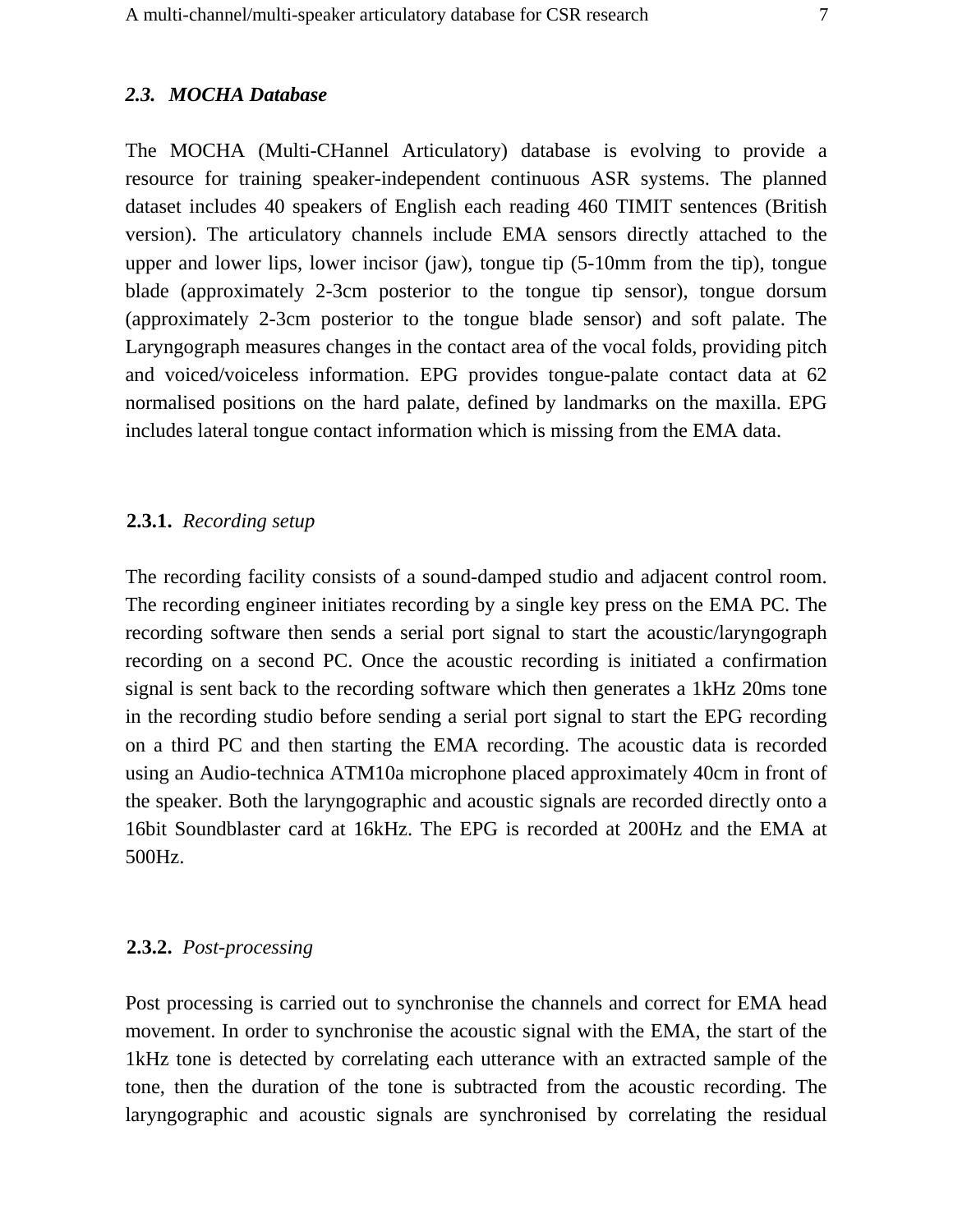signals generated from inverse filtering each signal. The inverse filter coefficients are generated every 10ms by  $10^{th}$  and  $18^{th}$  order LPC for the laryngograph and acoustic signal, respectively.

Rotation and translation of the 2D EMA sensor data is performed to ensure that the two reference coils (one on the upper incisors and one on the bridge of the nose) are coincident across all frames for a given speaker. This removes any component of head movement from the EMA data. A further rotation is performed to align the bite plane with the x-axis and a translation sets the origin at the position of the upper incisor reference coil.

The EMA coils placed on the tongue and soft palate are liable to become detached during the recording session. It is often possible to observe a coil in the process of becoming detached and to consolidate the bond before it falls off completely. In cases where the coil becomes completely detatched, it is replaced as close to the original location as possible. If necessary the EMA data can be postprocessed to correct for discrepancies in coil placement. This is done by calculating the mean and variance of the x- and y-coordinates of the coil for each sentence and plotting them. If there is an observable discontinuity between the values before and after the coil is replaced then an offset and gain are applied to the coil data for the sentence after the coil is replaced in order to equalise the mean and variance. Offset and gain values are estimated separately for the x- and the y-coordinates. A coil is usually only replaced once during a session as the build-up of adhesive prevents satisfactory adhesion if subsequent replacement is attempted.

#### **2.3.3.** *Subjects*

The recording process requires a lot of co-operation from each subject during preparation and recording, particularly in the attachment of sensors, and consequently the subjects have to be willing and committed. To ensure these characteristics, subjects are mainly recruited from the student body, academic and support staff within the institution and from speech and language therapists who have connections with the institution. Candidates are screened for their ability to tolerate touching the soft palate and to obtain a Laryngograph trace. No attempt has been made to exclude subjects on the basis of dialect.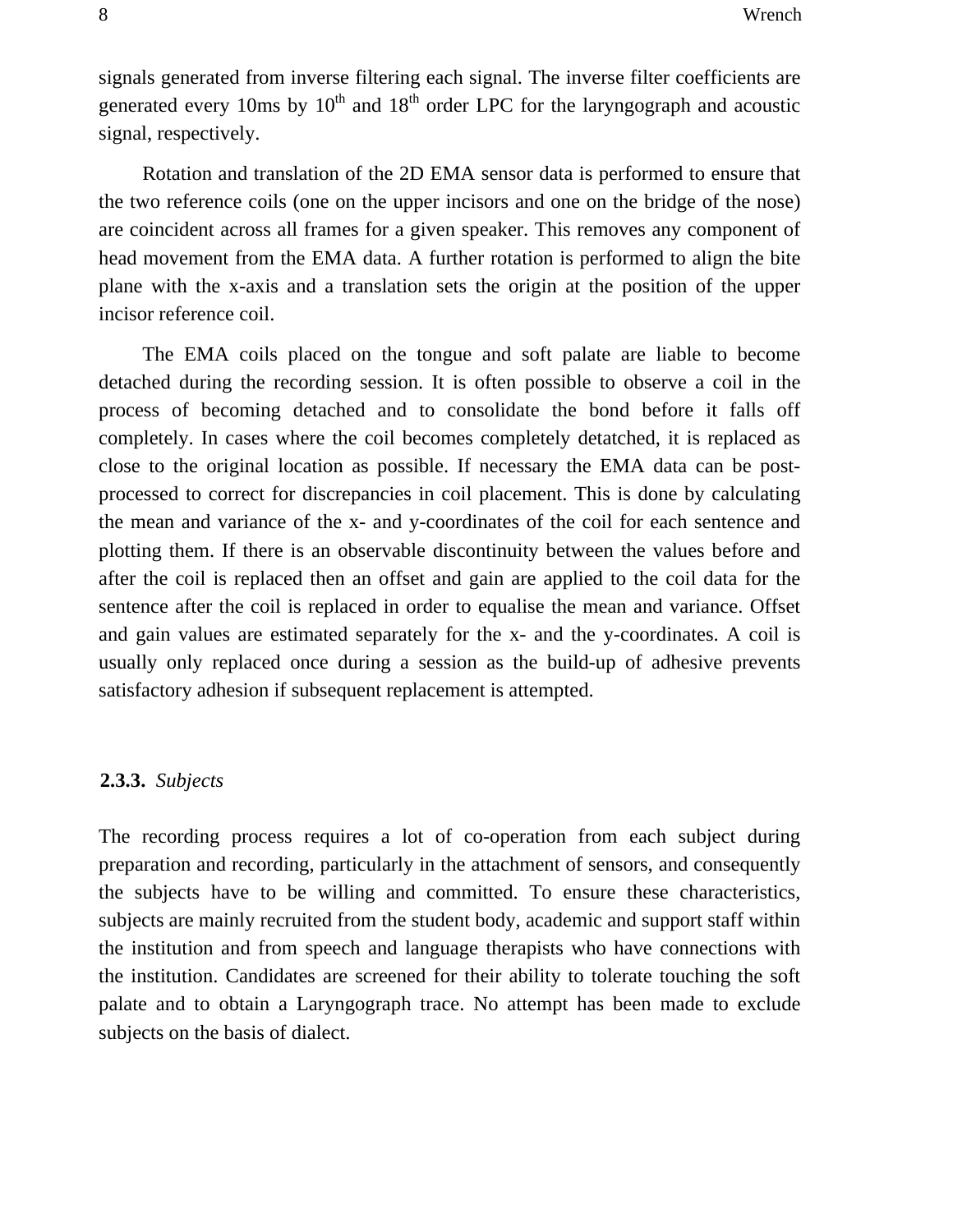#### **2.4.** *Labelling*

Although, the presence of articulatory data may in the future allow automatic feature or gesture labelling, the initial labelling objective is to provide a phonetic labelling and a phonemic dictionary as is provided with TIMIT.

The labelling procedure currently consists of forced alignment of a phone sequence generated from a "Keyword" dictionary and word level transcription using flat-start monophone models.

#### **2.4.1.** *Keyword pronunciation dictionary*

The variety of dialects presents a challenge to the labelling procedure for the database. Pronunciation lexicons for use in speech synthesis and recognition are readily available for General American and Received Pronunciation (RP). Although rules can be generated to convert a standard lexicon (e.g. RP) to a target dialect semiautomatically (Fitt, 1997) the rules have to be substantially rewritten for each new accent. A modified solution is described by Fitt (Fitt & Isard, 1998; Fitt, 1999), based on Wells' keyword system (Wells, 1982).

"Wells describes the vowels occurring in different accents in terms of keywords, so rather than saying that 'pool' contains the phoneme /u/ in RP and / $\text{H}/$  in Scottish accents, he simply says that the word contains the GOOSE vowel."

Fitt's work is intended to generate dialect-specific lexica for synthesis, but can be used to provide a basis for pronunciation dictionaries for ASR as well.

For the task at hand a keyword pronunciation dictionary was generated for the 460 TIMIT sentences. Separate lexical rules for conversion of keyword symbols to phonemes have so far been generated for General American, Southern American, Welsh, Scottish, Northern English and Southern English. The postlexical rules which are applied to the dictionary in order to create phonemic sentence transcriptions are designed to cope with rhotic and non-rhotic dialects. Since phonetic realisation is speaker-dependent and therefore difficult to predict, no lexical or postlexical rules are currently applied at this level.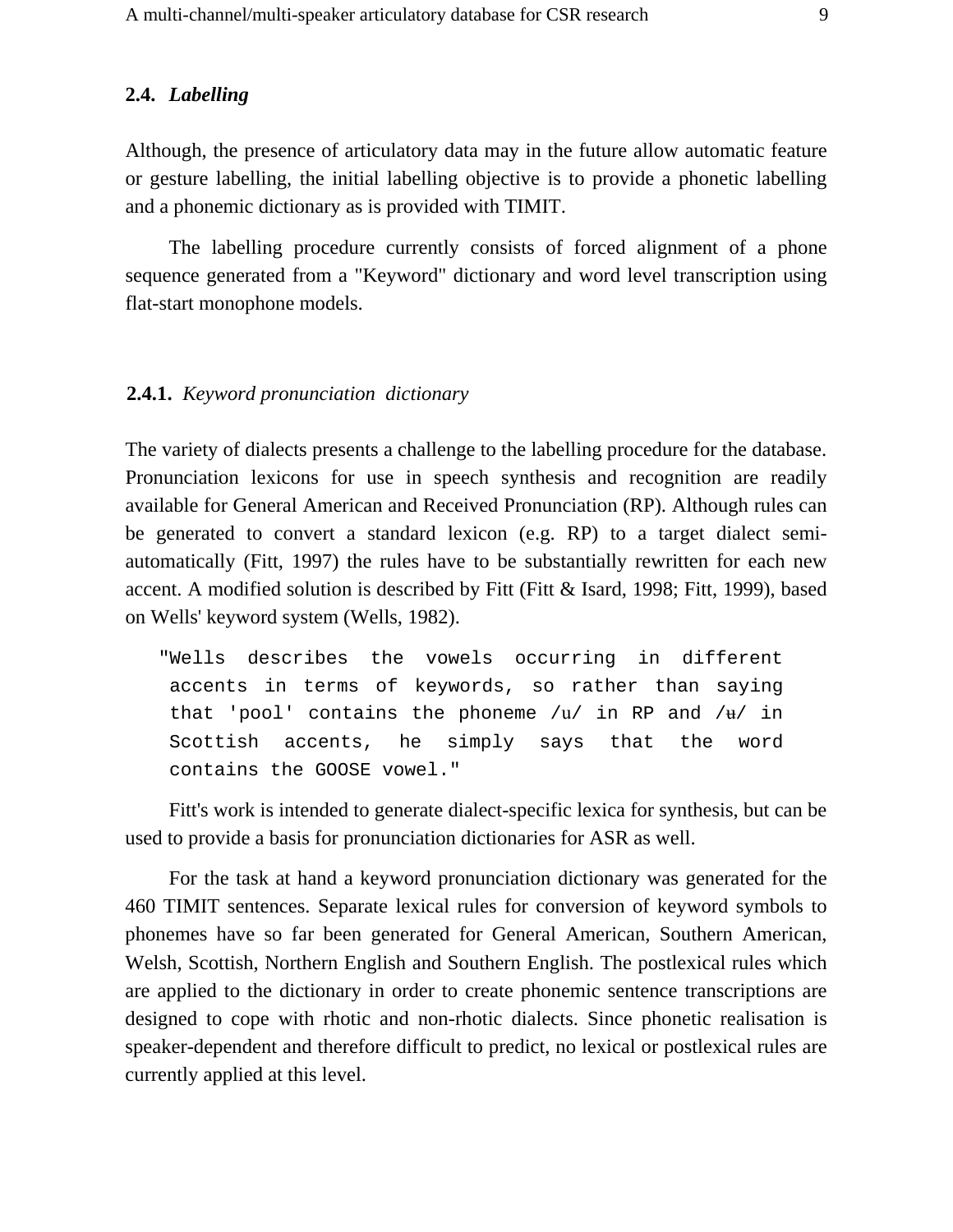Figure 1 shows how a phonemic transcription might change for a given utterance according to dialect.

| Keywords    | dh $@$   p r ow 1 $@$ r r   w our r   $@$   s k ii   m ah s k   f $@$ r r   d i s g ae z                                        |
|-------------|---------------------------------------------------------------------------------------------------------------------------------|
| S. England  | $\delta$ $\Theta$   praul $\Theta$   w $\Omega$ r  $\Theta$   ski  m q sk  f $\Theta$   d I s g al z                            |
| SW. England | $\delta$ $\Theta$   p r av l $\Theta$ r   w $\Omega$ r   $\Theta$   s k i   m $\mathcal{R}$ s k   f $\Theta$ r   d I s g at z   |
| Scotland    | $\delta$ $\Theta$   p r av l $\Theta$ r   w $\Theta$ v r   $\Theta$   s k i   m $\mathcal{R}$ s k   f $\Theta$ r   d I s g at z |

Figure 1. Dialect-specific phonemic transcriptions for the sentence "The prowler wore a ski mask for disguise."

### **3. Discussion**

The baseline ASR system is currently being tuned using the Entropic HTK V2.1 system trained and tested on a single female speaker from the MOCHA database to achieve state-of-the-art phone recognition rates. The forced alignment method produces sufficiently accurate segmentation and labelling for the baseline ASR system to achieve phone recognition scores of 68%. However, a casual study of the label files reveals a significant number of transcription errors (approximately 2 per sentence) due to pronunciation variants not catered for in the single pronunciation dictionary (e.g. learned :  $\Lambda$  s r n d/ or  $\Lambda$  s r n i d/); reading errors (e.g. 'the' for 'a') and co-articulatory processes. A principled method of improving the automatic transcription generation process is being sought.

### **4. Acknowledgements**

This work was funded by the Engineering and Physical Sciences Research Council grant number GR/L78680. Thanks to Sue Fitt for helpful discussions with regard to preparing the keyword-based transcriptions.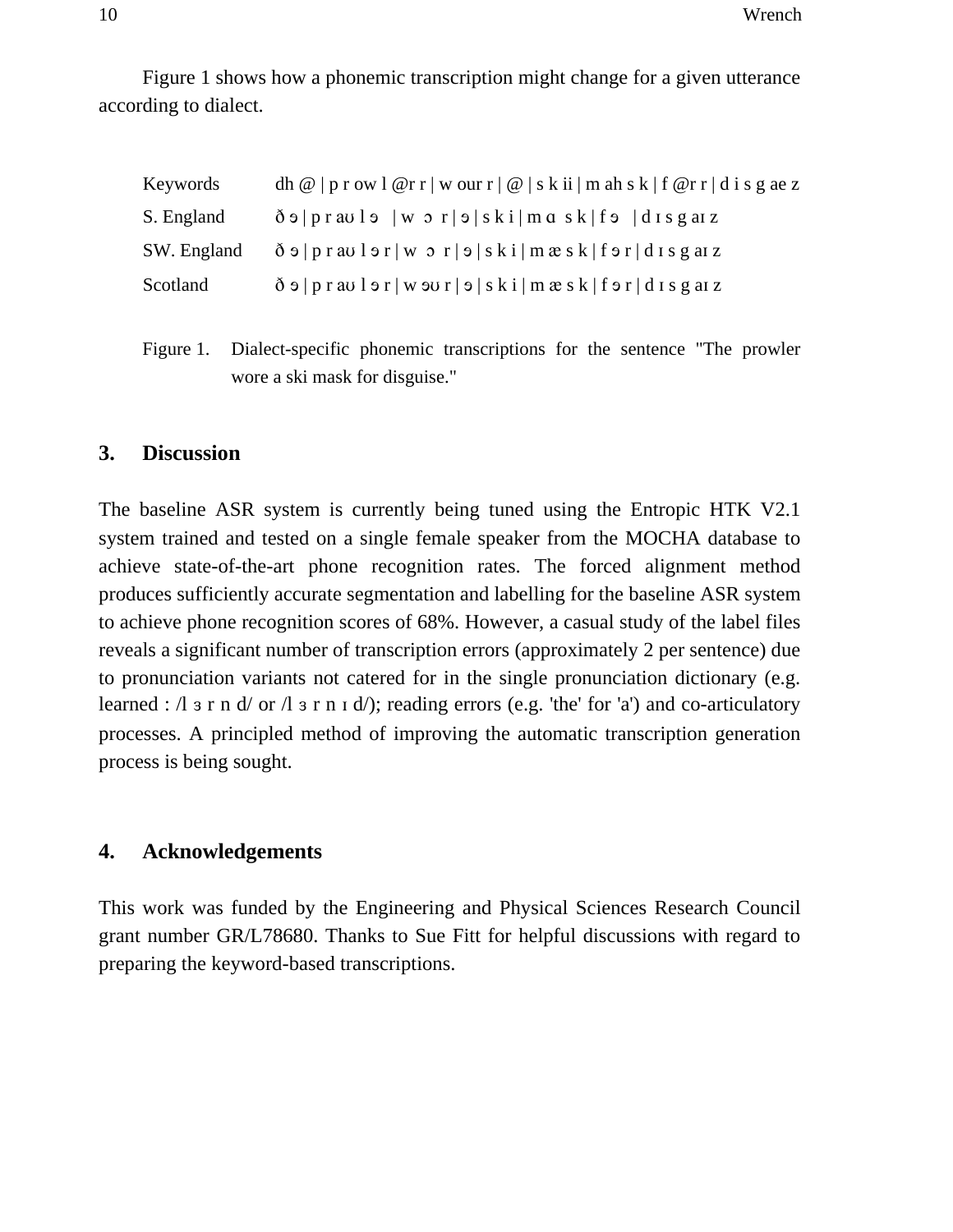### **5. References**

- Browman, C. & Goldstein, L. (1992). Articulatory phonology: An overview, *Phonetica* **49**, 155-180.
- Carreira-Perpinan, M.A. & Renals, S. (1998). Dimensionality reduction of electropalatographic data using latent variable models. *Speech Communication* **26**(4), 259-282.
- Deng, L. & Erler, K. (1992). Structural design of hidden Markov model speech recognizer using multivalued phonetic features: comparison with segmental speech units. *J. Acoust. Soc. Am.* **92**(6), 3058-3067.
- Deng, L. & Sun, D. (1994). A statistical approach to automatic speech recognition using the atomic speech units constructed from overlapping articulatory features. *J. Acoust. Soc. Am.* **95**(5), 2702-2719.
- Fitt, S. (1997). The generation of regional pronunciations of English for speech synthesis. *Proc. 5th Conf. on Speech Comm. and Techn. (Eurospeech'97)*, 2447- 2450.
- Fitt, S. & Isard, S. (1998). Representing the environments for phonological processes in an accent-independent lexicon for synthesis of English. *Proc. of the Int. Conf. Spoken Lang. Processing (ICSLP'98).*
- Fitt, S. (1999). The treatment of vowels preceding 'R' in a keyword lexicon of English*. Proc. Int. Conf. of Phonetic Sciences (ICPhS'99)*, 2299-2302.
- Hogden, J., Lofquist, A., Gracco, V., Zlokarnik, I., Rubin, P. & Saltzman, E. (1996). Accurate recovery of artticulator positions from acoustics: New conclusions based on human data. *J. Acoust. Soc. Am*. **100**(3), 1819-1834.
- Jung, T-P., Krishnamurthy, A.K., Ahalt, S.C., Beckman, M.E. & Lee, S-H. (1996). Deriving gestural scores from articulator-movement records using weighted temporal decomposition*. IEEE Trans. Speech and Audio Processing* **4**(1), 2-18.
- King, S. & Wrench, A. (1999). Dynamical system modelling of articulator movement. *Proc. Int. Conf. of Phonetic Sciences (ICPhS'99),* 2259-2262.
- Kirchhoff, K. (1996). Syllable-level desynchronisation of phonetic fatures for speech recognition. *Proc. Int. Conf. on Spoken Lang. Processing (ICSLP'99),* 2274- 2276.
- Larar, J.N., Schroeter, J. & Sondhi, M.M. (1988). Vector quantisation of the articulatory space. *IEEE Trans. Acoust. Speech Signal Processing* **36**, 1812- 1818.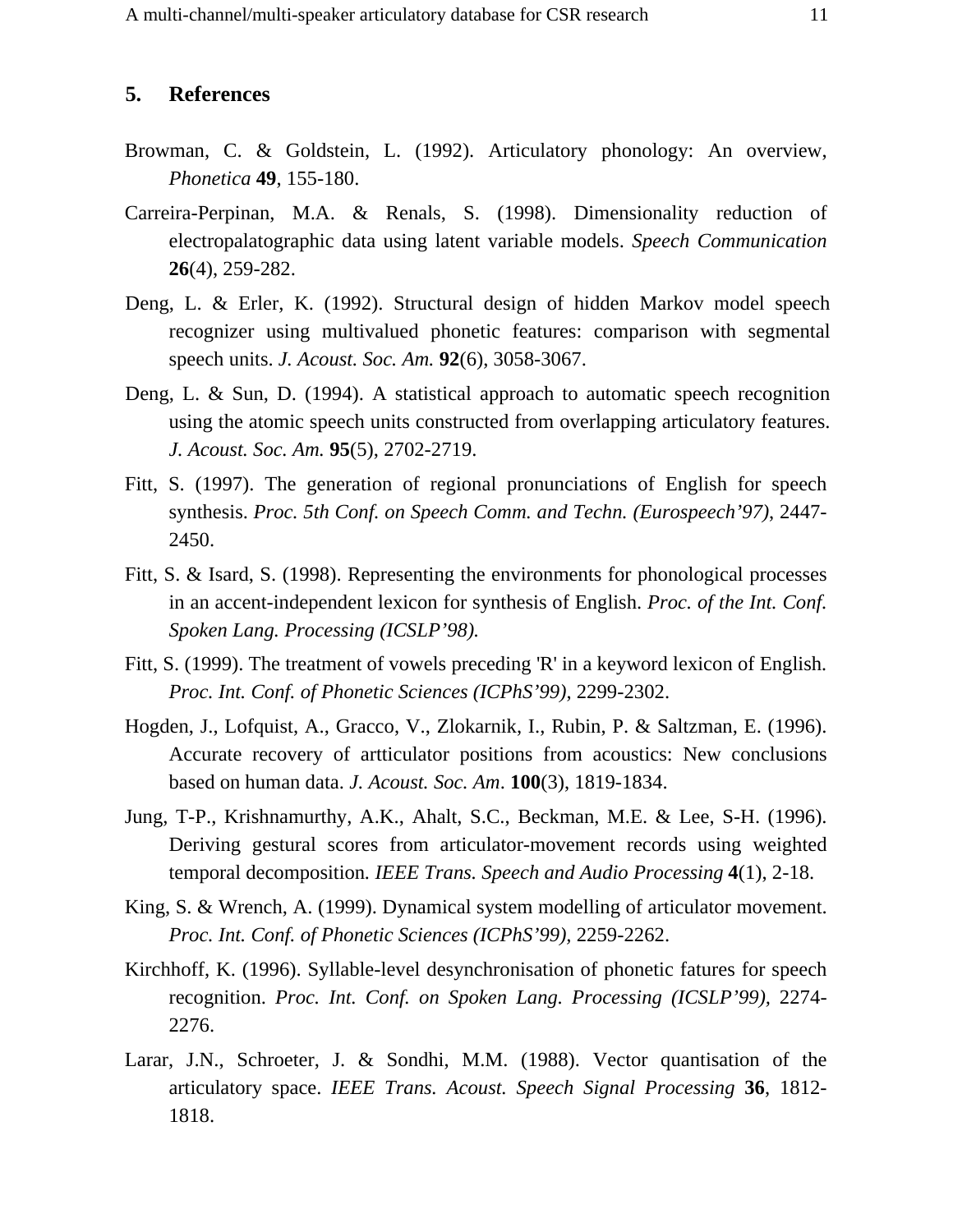- McGowan, R.S. & Faber, A. (1997). Speech production parameters for speech recognition. *J. Acoust. Soc. Am.* **101**(1), 28.
- Papcun, G., Hochberg, J., Thomas, T.R., Larouche, F., Zacks, J., & Levy, S. (1992). Inferring articulation and recognizing gestures from acoustics with a neural network trained on x-ray microbeam data. *J. Acoust. Soc. Am.* **92**, 688-700.
- Ramsay, G. (1998). Stochastic calculus, non-linear filtering, and the internal model principle: Implications for articulatory speech recognition. *Proc. Int. Conf. on Spoken Lang. Proc. (ICSLP'98),* 2987–2990.
- Randolph, M.A. (1994). Speech analysis based on articulatory behaviour. *J. Acoust. Soc. Am.* **95**(5), 2818 (A).
- Richards, H., Mason, J.S., Hunt, M.J., & Bridle, J.S. (1995). Deriving articulatory representations of speech. *Proc. European Conf. on Speech Comm. and Techn. (Eurospeech'95),* 761-764.
- Richmond, K. (1999). Estimating velum height from acoustics during continuous speech. *Proc. European Conf. on Speech Comm. and Techn. (Eurospeech'99),* 761-764.
- Rose, R.C., Schroeter, J. & Sondhi, M.M. (1994). An investigation of the potential role of speech production models in automatic speech recognition. *Proc. Int. Conf. on Spoken Lang. Processing (ICSLP'94),* Vol. 2, 575-578.
- Roweis, S. & Alwan, A. (1997). Towards articulatory speech recognition. *Proc. European Conf. on Speech Comm. and Techn. (Eurospeech'97),* 1227-1230.
- Schmidbauer, O., Casacuberta, F., Castro, M.J., Hegerl, G., Hoge, H., Sanchez, J.A. & Zlokarnik, I. (1993). Articulatory representation and speech technology. *Language and Speech* **36**, 331-351.
- Schroeter, J. & Sondhi, M.M. (1992). Speech coding based on physiological models of speech production. In: S. Furui and M.M. Sondhi (eds.), *Advances in Speech Signal Processing*, 231-268.
- Soquet, A., Saerens, M., & Lecuit, V., (1999). Complementary cues for speech recognition. *Proc Int. Conf. of Phonetic. Sciences (ICPhS'99),* 1645-1648.
- Wells, J.C. (1982). *Accents of English.* Cambridge: Cambridge University Press.
- Zacks, J. & Thomas, T. (1994). A new neural network for articulatory speech recognition and its application to vowel identification. *Computer Speech and Language* **8**, 189-209.
- Zlokarnik, I., Hogden J., Nix D. & Papcun G., (1995). Using Articulatory measurements in automatic speech recognition and in speech displays for